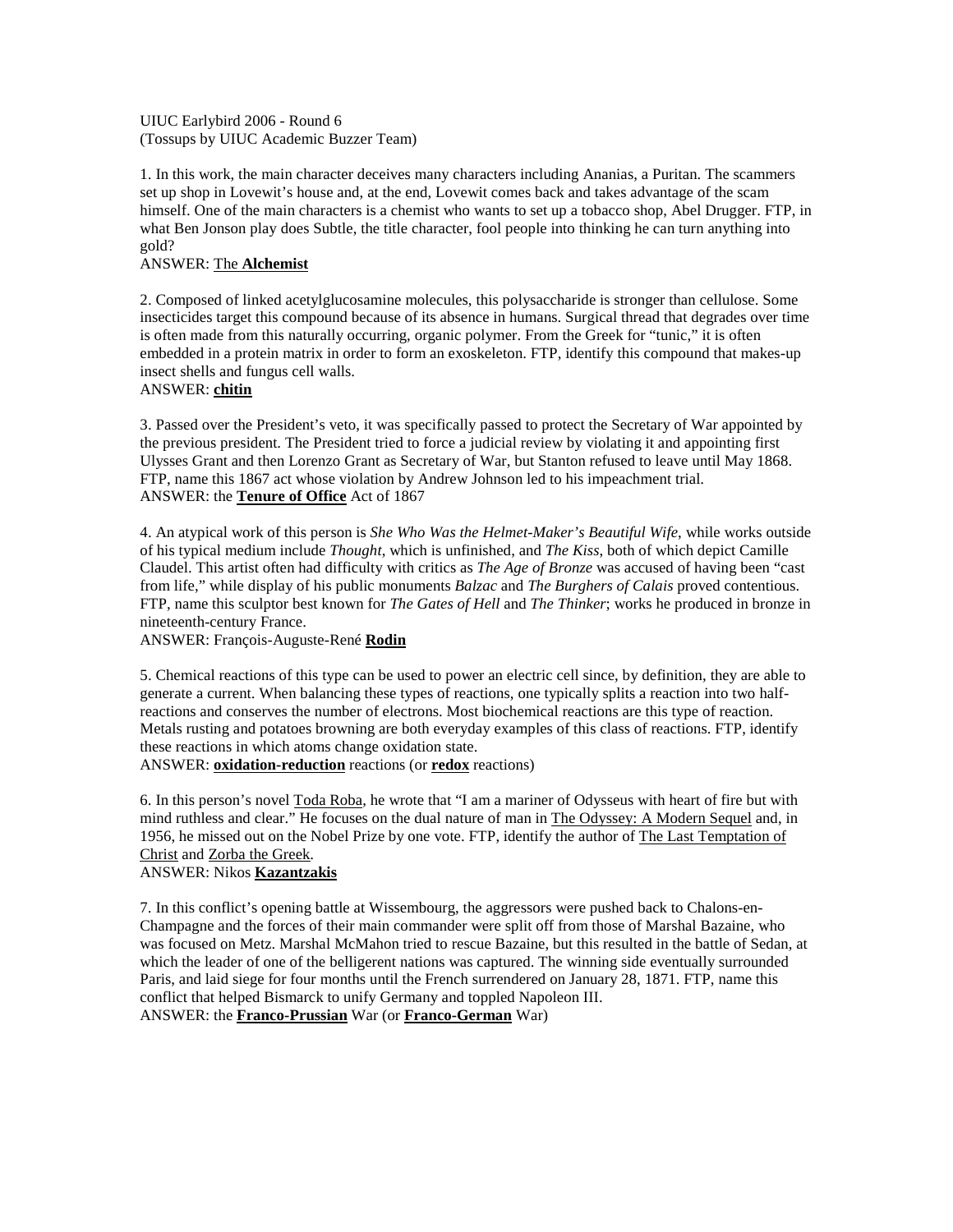8. This political scientist and historian spent a short time in jail for refusing to swear loyalty to Louis-Napoleon's new regime. Gustave de Beaumont accompanied him on a trip to America and they together produced an examination of the prison system in that country; however, a work that this man produced alone proved much more important. That book examines the relationship of American values to democracy. FTP, name this author whose best-known work is the four-volume Democracy in America. ANSWER: Alexis de **Tocqueville**

9. This person's first important published work that was *The Island Pharisees*, for which he used the pseudonym John Sinjohn. Some of his more famous works include *In Chancery* and *The Silver Spoon*, both parts of his most famous series. *The Man of Property* is the first book in, FTP, what author's *Forsyte Saga*? ANSWER: John **Galsworthy**

10. In 1908, this city became the Al-Hijaz Railway's southern terminus. Its name is the Arabic word for "city." Though it was the caliphate moved from here to Damascus in 661, it was home of the first four caliphs. The tomb of the prophet Muhammed is located in this city, inside of the famous Mosque of the Prophet Muhammed. FTP, name this holy city of Islam that is second in importance to Mecca only. ANSWER: **Medina**

11. The brainchild of Colonel Edward House and a group known as "The Inquiry," these were a counter to the Bolsheviks' plan to expose a number of secret treaties. After their creation, they were spread by people working for General Creel and the Allies agreed to them with a couple of revisions. The first five were aimed at international affairs, while eight were aimed at specific geographical questions. FTP, name these aims of Woodrow Wilson, the last of which was a creation of a League of Nations. ANSWER: Wilson's **Fourteen Points**

12. This being absorbed Khenty-Imentin, the previous ruler of Abydos, taking his name as an epithet; he was also syncretized with Apis to create Serapis. Possessor of the atef-crown, this deity's symbols are the crook and flail. After he was dismembered, this god's wife sought the aid of Nephthys to re-assemble thirteen of his fourteen pieces; this allowed him to conceive a child and achieve rule over the afterlife. FTP, name this rival of Seth and husband of Isis; the Egyptian god of the dead. ANSWER: **Osirus** (or **Usiri**)

13. In the continuum form of this law, the electric current density is proportional to the electric field. It does not hold for every material, but materials that do follow this law are named for it. Both of Kirchoff's circuit rules can be derived from this law. Derivable from the Maxwell's equations and Newton's laws, this law is named for a nineteenth-century German physicist. FTP name this law, one of the most important theorems of DC circuit analysis, that states that the voltage drop is equal to the product of the current and resistance.

#### ANSWER: **Ohm**'s law

14. The peak of this mountain is home to many astronomical observatories, but the natives protest additional telescopes because it is the supposed dwelling place of the snow goddess Poliahu. It is the highest peak of the Pacific basin, although only about 43% of its 32,000 foot height is above sea level. Its name means "White Mountain" because the winter snow it collects is unusual for its location, approximately twenty degrees North latitude. FTP, name this dormant volcano located on the island of Hawaii.

#### ANSWER: Mauna **Kea**

15. This person was born in 1485, the daughter of Spanish royalty. Her first marriage to Arthur of Wales in 1501 left her a widow in 1502, but that marriage was ruled as having never been consummated by the Pope, so she was able to remarry her dead husband's younger brother in 1509. FTP, name this famous divorcee whose inability to produce a male heir inspired Henry VIII to create the Church of England. ANSWER: **Catharine of Aragon** (prompt on "Catherine")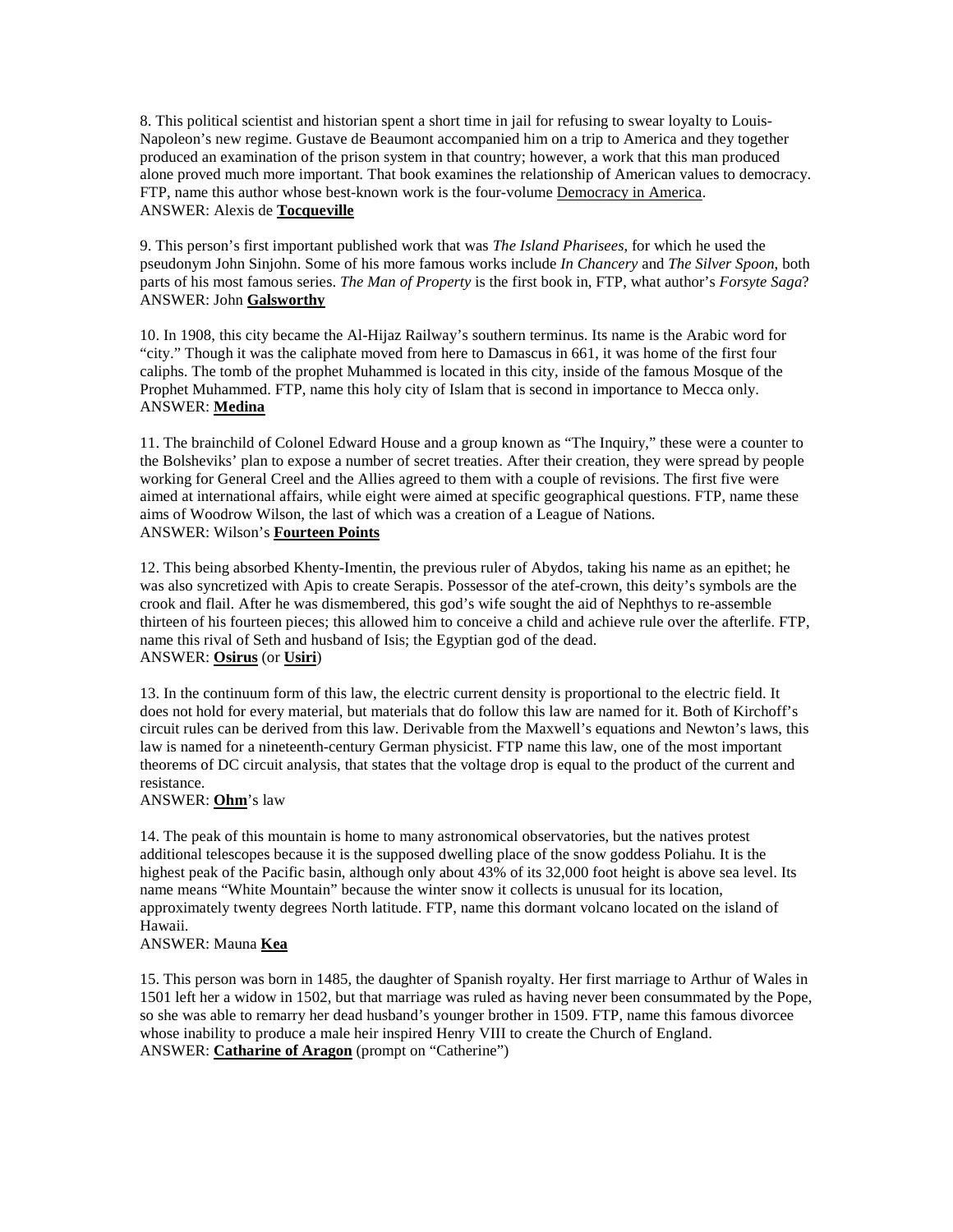16. Before this concept's namesake used it frequently, it was employed by Durand de Saint-Pourcain. Also known as the law of economy or as the law of parsimony, this sharp principle stated that "Plurality should not be posited without necessity." Alternatively, it can be stated that "Entities are not to be multiplied beyond necessity." FTP, name the principle that states that, given two theories, the simpler is more likely to be true.

ANSWER: **Occam's razor** (accept **law of parsimony** or **law of economy** before they're mentioned)

17. This work opens in the Korova milkbar, where the main characters get some "milago-plus." This film was withdrawn from its United Kingdom release in 1971 after its director received death threats and it was not released there until 1998 and thirty seconds were trimmed from the US release in order for it to get an R rating. The anarchic behavior of the youths in the film allegedly inspired copycat behavior. FTP, name this Stanley Kubrick film starring Malcolm McDowell as a youth who enjoys "a bit of the old ultraviolence." ANSWER: A **Clockwork Orange**

18. The generalized kind of this corresponds to any degree of freedom of a system in Hamiltonian mechanics. In special relativity it is made into a 4-vector by setting the time component equal to energy. According to Newton's second law, the negative gradient of the potential is equal to the time derivative of this quantity. During all collisions this quantity is conserved. FTP, identify this vector described by Newton as the "quantity of motion" that is classically the product of the mass and velocity. ANSWER: **momentum** (prompt on "p" or "quantity of motion")

19. Because of a wound, this person only saw two days of actual combat in World War I. It had taken him five years to graduate from West Point because he had so much trouble with math, although he was able to memorize long passages of Shakespeare and the Bible. By World War II, he had become a general, and led American campaigns through Northern Africa and Italy. FTP, name this war hero criticized for his lack of humor and the subject of the 1971 Best Picture-winning biopic. ANSWER: George Smith **Patton**, Jr.

20. In this person's only English-language work, Tess Truelove remains faithful to the dissipated Tom Rakewell as per its libretto by W. H. Auden. This artist's Septet, In Memoriam Dylan Thomas is in the twelve-tone style, though the Symphony of Psalms is overtly harmonic. His notable works include The Soldier's Tale, the aforementioned The Rake's Progress, Pulcinella, Petroushka, The Firebird, and the riotcausing The Rite of Spring. FTP, name this Russian composer known for his tonic innovations. ANSWER: Igor Fyodorovich **Stravinsky**

21. Before moving to Paris, he published two volumes of poetry, *Songs for a Summer Day* and *Tower of Ivory*. He held several administrative positions during World War II, including Assistant Secretary of the Navy, and won a Pulitzer for his *Collected Poems 1917-1952*, but he is more famous for two other works that won Pulitzers. FTP, what author won his first poetry Pulitzer for *Conquistador* and won for drama with the verse drama *J.B.*?

ANSWER: Archibald **MacLeish**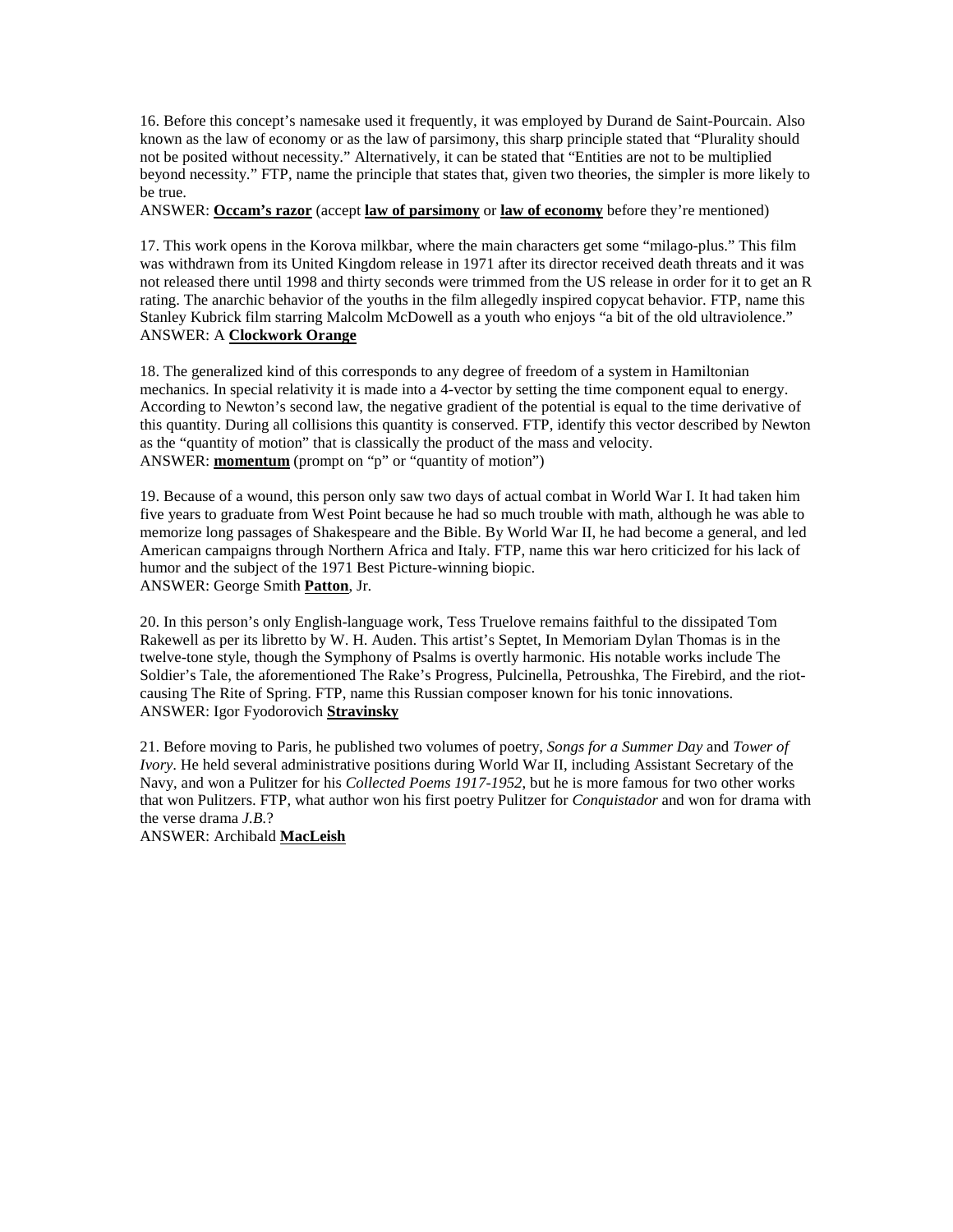UIUC Earlybird 2006 - Round 6 (Bonuses by UIUC Academic Buzzer Team)

1. The Treaty of Versailles was negotiated between the Allies and Germany at the end of World War I. Given a World War I treaty, identify the country that the Allies negotiated it with, FTPE. [10] Treaty of Sevres. ANSWER: the **Ottoman Empire** (do not accept "Turkey") [10] Treaty of Neuilly [noo-ee-YEE]. ANSWER: **Bulgaria** [10] Treaty of Saint-Germain [san jher-MAN] ANSWER: **Austria**

2. Given a quote, name the Wes Anderson-directed movie FTPE. [10] "I saved Latin. What did you ever do?" ANSWER: **Rushmore** [10] "Now I'm gonna go hunt down that shark, or whatever it is... and hopefully kill it. I don't know how yet. Maybe dynamite." ANSWER: The **Life Aquatic** with Steve Zissou [10] "Anybody interested in grabbing a couple of burgers and hittin' the cemetery?"

ANSWER: The **Royal Tenenbaums**

3. Answer each of the following about some philosophers with something in common FTP. [10] After an early mental breakdown, this nineteenth-century English political philosopher went on to create such works as *A System of Logic*, *On the Subjection of Women*, *On Liberty*, and *Principles of Political Economy*.

ANSWER: John Stewart **Mill**

[10] Mill can be said to have been a student of this other English reformist philosopher, author of *Fragment on Government*, *Introduction to Principles of Morals and Legislation*, and *Panopticon*.

ANSWER: Jeremy **Bentham**

[10] Jeremy Bentham and Mill are among the founders of this type of moral philosophy, which advocates the greatest happiness for the greatest number as the highest good. ANSWER: **utilitarian**ism (or **utilitarian** philosophy)

4. Given a brief description, identify the following pharaohs, FTPE.

[10] According to Herodotus, he closed the temples, forbade human sacrifices, and demanded that all labor be used to build his Great Pyramid.

ANSWER: **Khufu** (or **Cheops**)

[10] Near the end of his rule, he had all the images of his mother Hatshepsut destroyed, as she had usurped the throne from him.

ANSWER: **Thutmose III** (or **Thutmosis III**; prompt on "Thutmose" or "Thutmosis")

[10] Living to be 96, this son of Seti I fought several wars against the Syrians and the story of the Battle of Kadesh is inscribed on the walls of his temple.

ANSWER: **Ramses II** (or **Ramesses II**; prompt on "Ramses" or "Ramesses")

5. Given the Western African capital, name the country FTPE. [10] Accra. ANSWER: **Ghana** [10] Dakar. ANSWER: **Senegal** [10] Ouagadougou. ANSWER: **Burkina Faso**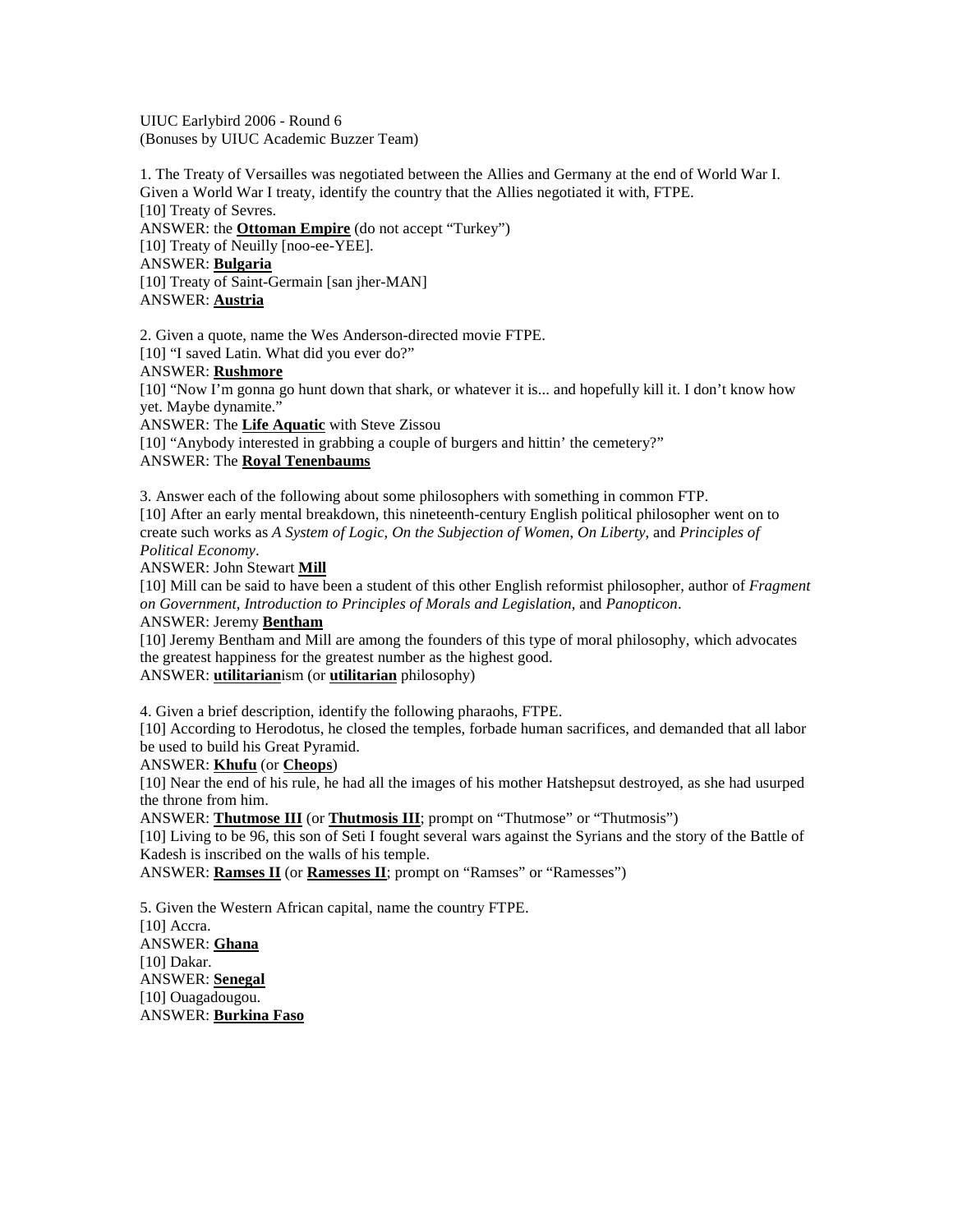6. Answer the following about the Aeneid FTPE.

[10] While trying to sail to Italy after fleeing Troy, Aeneas ends up in Carthage, where this queen falls in love with him.

ANSWER: **Dido**

[10] After war breaks-out in Latium, Aeneas travels north where this goddess, his mother, gives him weapons made by Vulcan.

ANSWER: **Venus**

[10] The final battle is supposed to be a one-on-one fight between Aeneas and this man, but a full-scale battle breaks out. Aeneas ends up slaying this rival chieftain anyway. ANSWER: **Turnus**

7. Answer the following about the early history of an artistic medium FTPE

[10] Early masters working in this medium include Anton Bragaglia, Alvin Coburn, Lewis Hine, and Alexander Rodchenko, all of whom created gelatin silver prints.

### ANSWER: **photo**graphy

[10] This French artist and engineer invented the first successful form of photography, which is named for him. His own works include 1837's Still Life in Studio.

ANSWER: Louis-Jacques-Mandé **Daguerre**

[10] This Indian-born English photographer was the foremost portraitist of the nineteenth century, her subjects including Alfred, Lord Tennyson and Charles Darwin. Her Julia Jackson and Ophelia series are particularly brilliant.

ANSWER: Julia Margaret **Cameron** (or Julia Margaret **Pattle**)

8. Consider the number eighty-seven. FTPE:

[10] Express eighty-seven in base eight.

ANSWER: **one hundred twenty-seven**

[10] This is the largest prime divisor of eighty-seven.

#### ANSWER: **twenty-nine**

[10] This is the square-free part of eighty-seven.

#### ANSWER: **eighty-seven**

9. Answer these questions about a certain book of the Bible

[10] This book is named for one of the prophets, who was also called Belteshazzar.

ANSWER: **Daniel**

[10] Daniel served to interpret the dreams of which Babylonian king?

ANSWER: **Nebuchadnezzar**

[10] Name any one of Daniel's three friends whom Nebuchadnezzar had thrown into a blazing furnace. ANSWER: **Shadrach**, **Meshach**, or **Abednego**

10. Identify these people related to a certain event FTPE.

[10] This third Vice President of the United States ran for the Governor of New York in 1804 and lost. ANSWER: Aaron **Burr**

[10] This first secretary of the treasury was an outspoken opponent of Burr, On July 11, 1804 he was fatally wounded in a duel with Burr.

ANSWER: Alexander **Hamilton**

[10] After the duel, Burr had an unsuccessful political career and eventually found himself facing charges of treason. His trial began on August 3, 1807 and was presided over by this long-serving Chief Justice of the Supreme Court.

ANSWER: John **Marshall**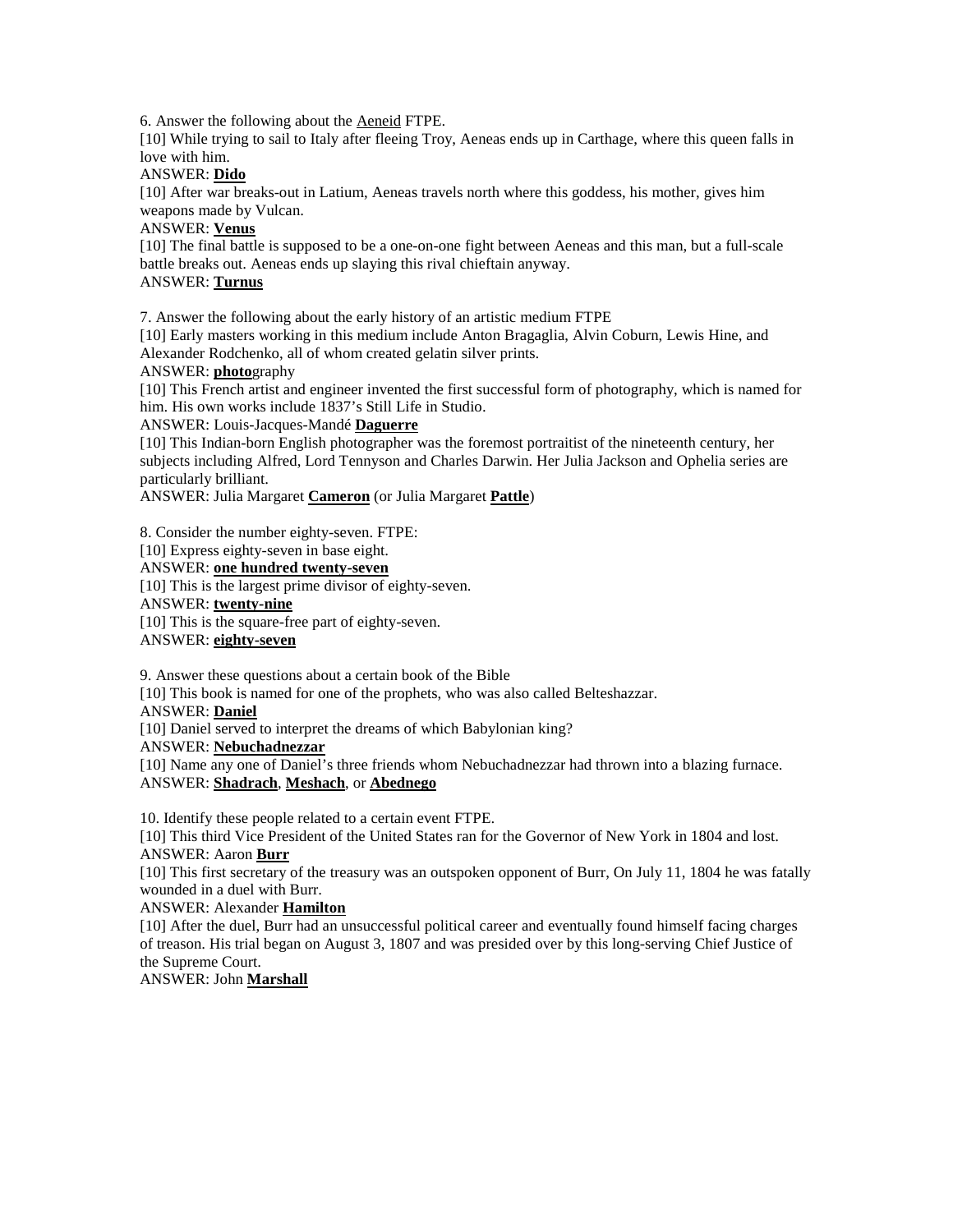11. Identify each of the following works by Oscar Wilde FTPE.

[10] In this, his only novel, the title character pledges his soul if Basil Hallward's painting of him ages instead of him. His wish comes true and when he tries to destroy the painting, the knife instead ends up in his heart.

## ANSWER: The **Picture of Dorian Gray**

[10] In this play, the title character believes her husband is having an affair with Mrs. Erlynne but, in a monologue, Mrs. Erlynne reveals that she is the title character's mother.

## ANSWER: **Lady Windemere's Fan**

[10] This work, written after his release from prison, is about the feelings of one prisoner towards one who is about to be hanged.

# ANSWER: The **Ballad of Reading Gaol**

12. Identify the following international organizations FTPE.

[10] Created in 1949 to administer the alliance created by its namesake pact, this organization has

headquarters that were at first in Paris, but are now in Brussels.

ANSWER: **N**orth **A**tlantic **T**reaty **O**rganization

[10] Established after the French withdrew from Indochina, it was backed by a Pacific Charter. It counted France and England among its members but it was disbanded by 1977.

# ANSWER: **S**outh**e**ast **A**sian **T**reaty **O**rganization

[10] Founded in 1963 at Addis Ababa by 37 different nations, it aims to eradicate all colonialism, has mediated several border disputes, and changed its name in 2002.

ANSWER: **A**frican **U**nion (or **O**rganization of **A**frican **U**nity)

13. Name each of the following notable amorous conquests of Zeus FTP.

[10] Zeus took the form of a giant eagle to abduct this Phrygian prince. Zeus liked the kid so much that he kept him around as the divine cupbearer.

# ANSWER: **Ganymede**

[10] Zeus took the form of a tame white bull to abduct this Tyrian princess. Zeus took her away to Crete, where they love white bulls; there, she bore him the sons Minos, Rhadamanthys, and Sarpedon.

# ANSWER: **Europa**

[10] This sea nymph used her special influence with Zeus to win favors for her son by Peleus, Achilles. *The Iliad* frequently finds her clasping Zeus's knees, whatever that means. ANSWER: **Thetis**

# 14. Answer the following about a short story, FTPE.

[10] In what work does Cherokee Sal, the only woman in the title location, give birth to a baby, only for the child to die in the flood at the end?

## ANSWER: The **Luck of Roaring Camp**

[10] What western author penned The Luck of Roaring Camp? ANSWER: Francis Bret **Harte** [10] When the baby is christened, Stumpy gives him what first name? ANSWER: **Thomas**

15. Identify these about a certain class of organisms FTPE.

[10] Exemplified by mushrooms, this kingdom of organisms uses thalli and spores to reproduce both asexually and sexually.

## ANSWER: **fungi** (or **mycota**)

 [10] Rusts, smuts, and most mushrooms belong to this phylum. They are commonly known as "club fungi."

## ANSWER: **basidiomycota**

[10] These "sac fungi" store their spores in a namesake sac. This phylum includes morels and single-celled yeasts.

## ANSWER: **ascomycota**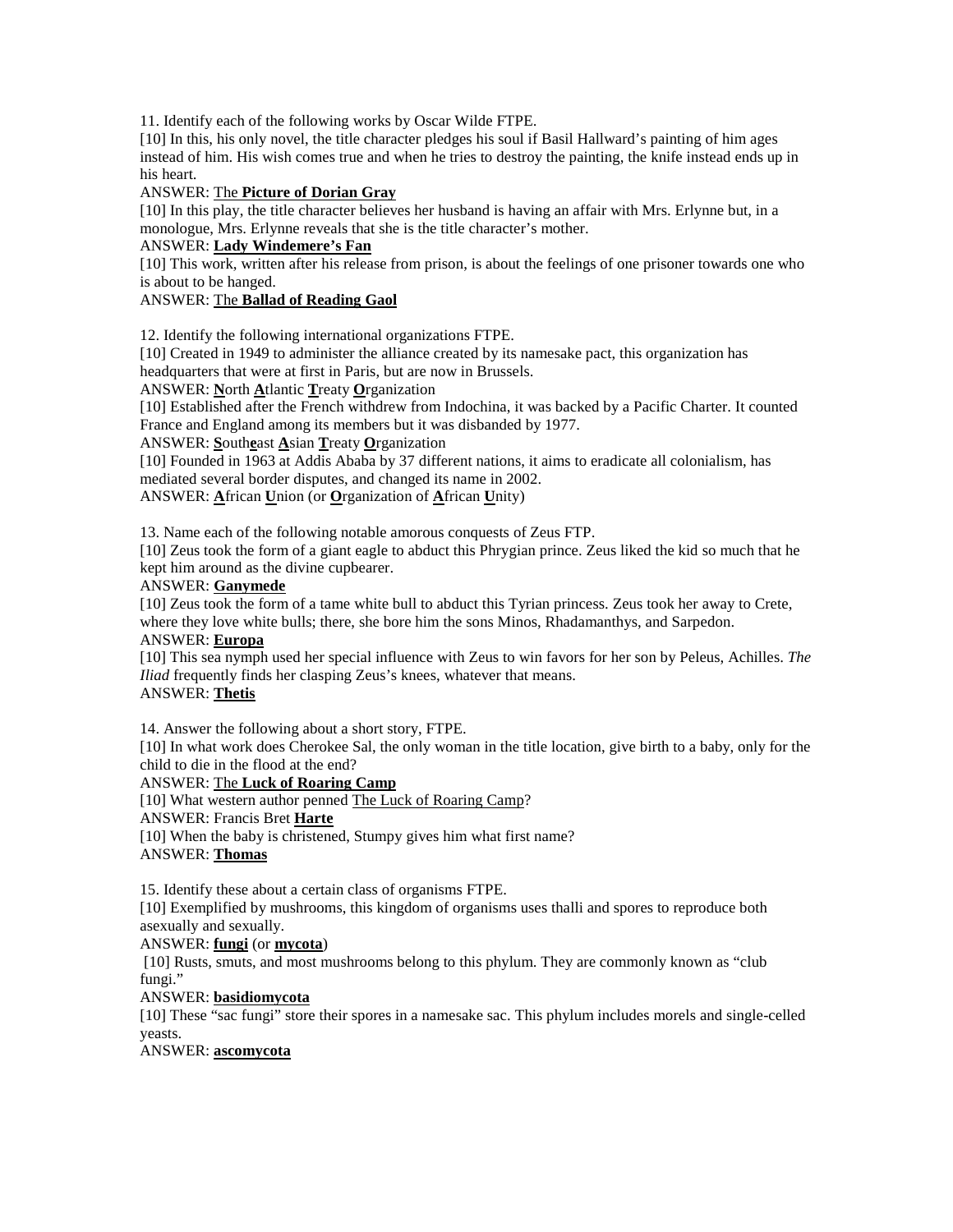16. Given a description, identify the following concerning U.S. diplomatic policy FTPE.

[10] The general term for Theodore Roosevelt's domestic policy, this was aimed at protecting consumers and natural resources, regulating big business, and aiding organized labor.

# ANSWER: the **Square Deal**

[10] Created by Taft's Secretary of State Philander Knox, this was an attempt to improve financial opportunities while furthering U.S. interests elsewhere at the same time.

### ANSWER: **Dollar Diplomacy**

[10] It was formulated by George Kennan and was aimed at halting Soviet expansion through counterforce. A form of it was implemented under Truman as his namesake Doctrine and it became the basic strategy throughout the Cold War.

## ANSWER: **containment**

17. Identify these things related to electric circuits FTPE.

[10] This type of material diminishes the electric field in it by a characteristic factor. It can be used to increase the amount of energy stored in a field per unit voltage producing the field.

### ANSWER: **dielectric**

[10] A simple coil of wire may function as one of these devices that oppose any change in current. ANSWER: **inductor**

[10] This simple electrical component only allows current to pass in one direction. ANSWER: **diode**

18. Answer each of the following about some composers FTP.

[10] This nationalistic composer of such works as the Dumky Trio, Rusalka, and the Scherzo Capriccioso is best known for his Slavonic Dances and "New World" Symphony.

ANSWER: Antonín Leopold **Dvorák** [duh-VORE-shock]

[10] This other nationalist composer wrote The Bartered Bride and Má vlast or My Country.

ANSWER: Bedrich **Smetana** [SMAY-tan-uh]

[10] Both Dvorák and Smetana were representative of the national style of this modern-day country, their homeland, which was part of the Austrian Empire at the time of their births.

ANSWER: the **Czech** Republic

19. Given an element, give the color of it produces in the flame test of qualitative analysis FTPE. [10] Sodium.

ANSWER: persistent **yellow** [10] Potassium. ANSWER: **violet** (or **purple**) [10] Lithium. ANSWER: **red**

20. Answer the following about the Spanish-American War and its aftermath FTPE.

[10] Theodore Roosevelt was a member of the Rough Riders, led by this future Chief of Staff. ANSWER: Leonard **Wood**

[10] After the U.S. declared war on Spain, national hero of the Philippines returned to the Philippines and declared their independence. The U.S. refused to recognize his authority and captured him on March 23, 1901.

ANSWER: Emilio **Aguinaldo** y Famy

[10] This set of guidelines for U.S.-Cuban relations was included in the Cuban Constitution. It barred other nations from having control over Cuba's affairs and allowed the U.S. to lease or buy lands to establish naval bases.

ANSWER: the **Platt** Amendment